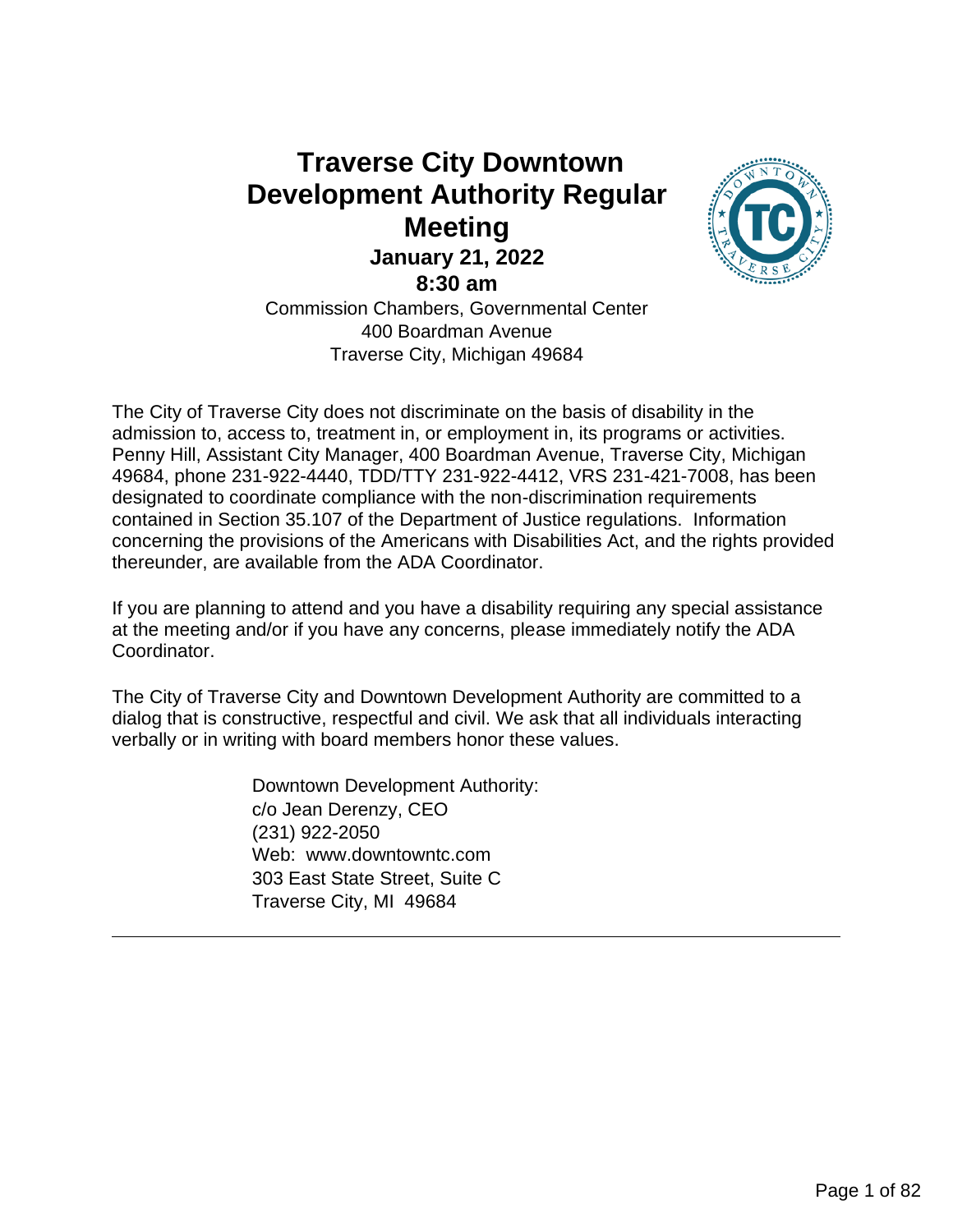# **Welcome to the Traverse City Downtown Development Authority meeting!**

# **Agenda**

Page

### **1. CALL TO ORDER**

#### **2. WELCOME NEW BOARD MEMBERS AND STAFF**

#### **3. ROLL CALL**

#### **4. REVIEW AND APPROVAL OF AGENDA**

#### **5. CONSENT CALENDAR**

*The purpose of the consent calendar is to expedite business by grouping non-controversial items together to be dealt with by one DDA Board motion without discussion. Any member of the DDA Board, staff or the public may ask that any item on the consent calendar be removed therefrom and placed elsewhere on the agenda for individual consideration by the DDA Board; and such requests will be automatically respected. If an item is not removed from the consent calendar, the action noted in parentheses on the agenda is approved by a single DDA Board action adopting the consent calendar.*

- A. Consideration of approving the minutes of the regular meeting of December 17, 2021 (approval recommended) (Jean Derenzy) December 17, 2021 Downtown Development Authority Regular Meeting Minutes - PDF 5 - 10
- B. Consideration of approving the meeting minutes of the strategic planning meeting of December 10, 2021 (approval recommended) (Jean Derenzy) December 10, 2021 Strategic Planning Meeting Minutes - PDF  $11 -$ 12
- C. Consideration of approving the financial reports and disbursements for DDA, TIF 97, Old Town TIF, Parking Services and Arts Commission for December 2021 (approval recommended) (Jean Derenzy, Nicole VanNess, Jean Derenzy) DDA General, TIF 97, Old Town TIF December 2021 Financials - PDF TC Parking Services Financials December 2021 - PDF TC Arts Commission Financials December 2021 - PDF 13 - 23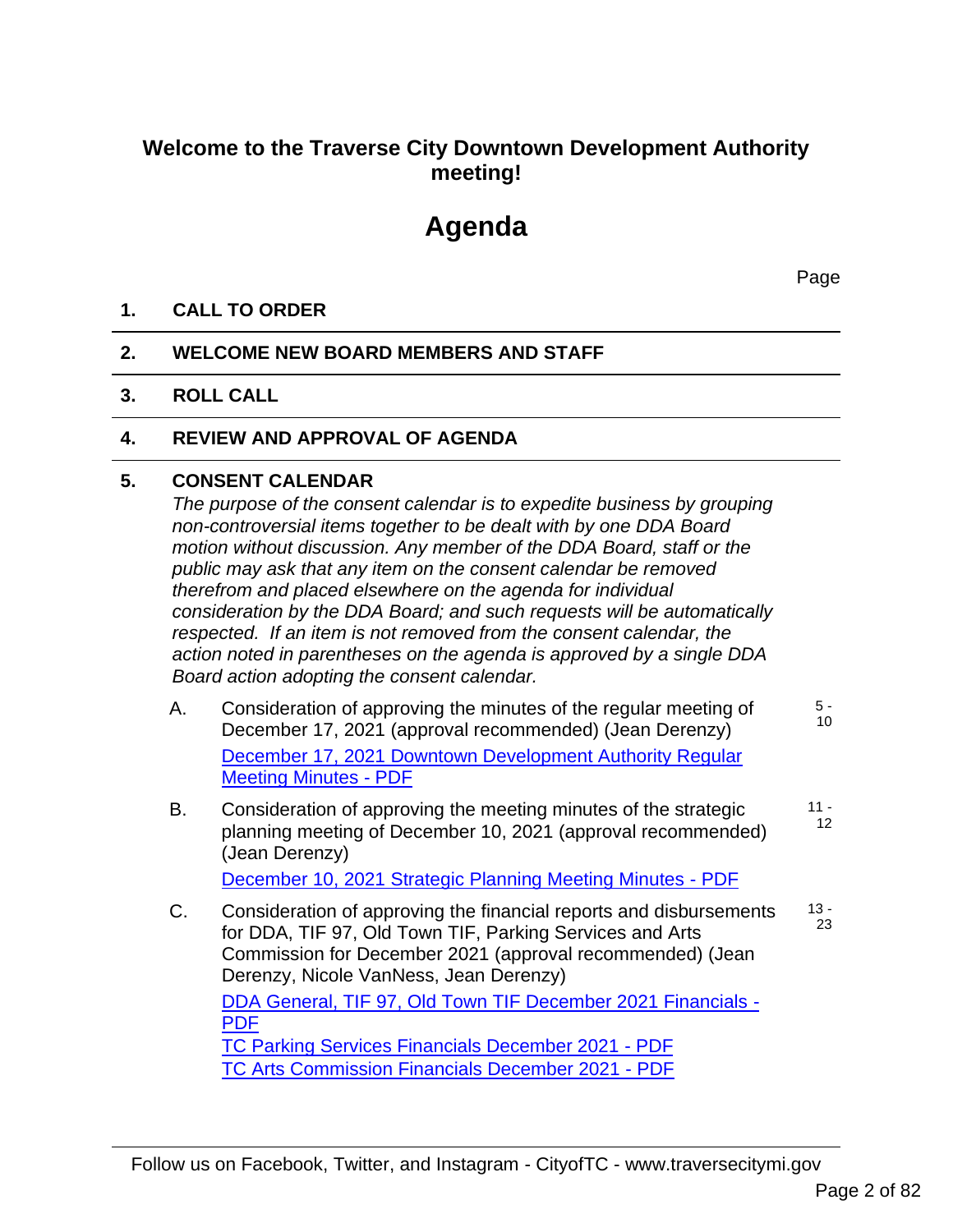D. Consideration of approving the 2022 DDA meeting schedule (approval recommended) (Jean Derenzy) 2022 DDA Meeting Schedule - PDF

#### **6. ITEMS REMOVED FROM CONSENT CALENDAR**

#### **7. NEW BUSINESS**

| Α. | Consideration to enter into a contract with Progressive Urban<br>Management Associates (approval recommended) (Jean Derenzy)<br><b>Contract with Progressive Urban Management Associates Memo</b><br>(Jean Derenzy, Harry Burkholder) - PDF | $27 -$<br>28 |
|----|---------------------------------------------------------------------------------------------------------------------------------------------------------------------------------------------------------------------------------------------|--------------|
| В. | Consideration to enter into an agreement with the Grand Traverse<br>County Brownfield Redevelopment Authority (approval<br>recommended) (Jean Derenzy)                                                                                      | $29 -$<br>47 |
|    | <b>Grand Traverse Brownfield Grant Agreement Memo (Jean</b><br>Derenzy, Harry Burkholder) - PDF<br><b>DDA LBRF Grant Agreement with GTCBRA - PDF</b>                                                                                        |              |
| C. | Consideration to approve an amendment to the Grand Traverse<br>County Parking Lot L lease agreement (approval recommended)<br>(Jean Derenzy, Nicole VanNess)                                                                                | $49 -$<br>51 |
|    | Parking Lot L Lease Amendment Memo (Jean Derenzy, Nicole<br>VanNess) - PDF<br>Parking Lot L Lease Amendment Map - PDF                                                                                                                       |              |
| D. | Consideration to approve amendments to the Farmers Market<br>Advisory Board Governing Rules (approval recommended) (Jean                                                                                                                    | 53           |

Derenzy, Harry Burkholder) Consideration of Farmers Market Advisory Board Governing Rules Memo (Jean Derenzy, Harry Burkholder) - PDF

### **8. CEO REPORT**

|    | Α.                          | <b>Project Updates</b><br>Project Update Memo (Jean Derenzy) - PDF<br>Revitalization and Placemaking (RAP) Summary - PDF | $55 -$<br>58 |  |
|----|-----------------------------|--------------------------------------------------------------------------------------------------------------------------|--------------|--|
| 9. | <b>BOARD MEMBER UPDATES</b> |                                                                                                                          |              |  |
|    | А.                          | Committee Appointments (motion required) (Gabe Schneider)<br>Committee Assignments Memo (Gabe Schneider) - PDF           | $59 -$<br>60 |  |
|    | В.                          | Arts Commission Update (Steve Nance)<br>Arts Commission Board Update Memo (Steve Nance) - PDF                            | 61           |  |

#### **10. STAFF REPORTS**